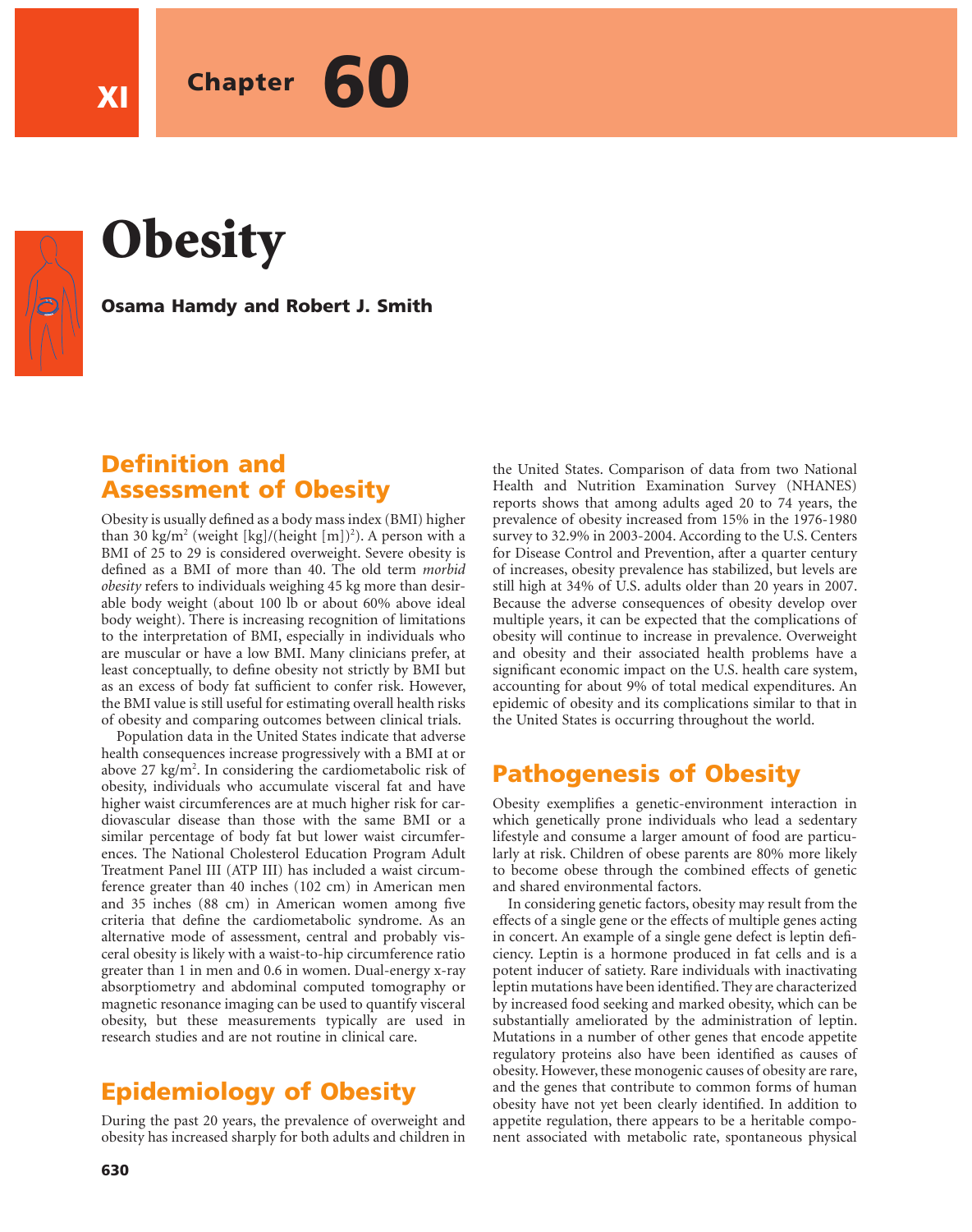

**Figure 60-1** Hormonal and neurogenic control of appetite and food intake. CCK, cholecystokinin; FA, fatty acid; GLP-1, glucagonlike peptide-1; PYY, peptide YY.

activity, and thermal responses to food. Polymorphisms in several candidate genes, including the melanocortin-4 receptor, the  $\beta_3$ -adrenergic receptor, and peroxisome proliferator-activated receptor- $γ2$  (PPAR- $γ2$ ), have been linked in population studies to obesity. Genome-wide association scans recently have identified additional genes linked to obesity, and it is thought that genetic risk in most individuals derives from the synergistic or additive effects of multiple genes. Although the specific genetic factors still are not well understood, the heritability of obesity clearly is evident in twin and adoptee studies, in which obese individuals generally follow the weight pattern of their identical twins and biologic parents even when raised apart.

 Many hormones, neurotransmitters, and neurogenic signals affect appetite and food intake, as shown in Figure 60-1. Endocannabinoids increase appetite, enhance nutrient absorption, and stimulate lipogenesis. Melanocortin hormone, through its effect on several receptors, modifies appetite. Multiple gut hormones play significant roles in inducing satiety, including glucagon-like peptide-1 (GLP-1), peptide YY (PYY), and cholecystokinin. Leptin and pancreatic amylin are other potent satiety hormones. On the other hand, ghrelin, which is secreted from the stomach fundus, functions as an orexigenic or hunger-inducing hormone.

 Although the genetic determinants of obesity clearly are significant, it is important to recognize the equal influence of environmental and socioeconomic factors. Lower socioeconomic status, lower education level, cessation of smoking, and consumption of high glycemic index carbohydrates all are associated with increased prevalence of obesity. The current worldwide epidemic of obesity undoubtedly is driven by changes in environmental and socioeconomic factors operating on a relatively stable background of genetic influences within a given population.

## **Pathogenesis of Obesity-Associated Risk**

 Recent evidence indicates that adipocytes in fat tissue function as an endocrine organ, producing secretory products with a major role in whole-body metabolism. The relationship of obesity to insulin resistance and endothelial dysfunction (the early stage of atherosclerosis) is mediated through the release of several hormones from adipose tissue. These hormones, designated adipocytokines or adipokines, include adiponectin, leptin, tumor necrosis factor- $\alpha$  (TNF- $\alpha$ ), interleukin-6 (IL-6), resistin, plasminogen activator inhibitor-1 (PAI-1), angiotensinogen, and monocyte chemoattractant protein-1 (MCP-1). Many of these factors have actions that are proinflammatory or alter blood coagulation. Their production is influenced by both the overall amount of adipose tissue and its distribution between central and peripheral body regions. The differences in adipokine gene expression between visceral and subcutaneous fat likely have an important role in the high cardiometabolic risk of visceral obesity.

## **Risks Associated with Obesity**

 Overweight and obese individuals are at increased risk for multiple clinical disorders. A partial list of obesity-related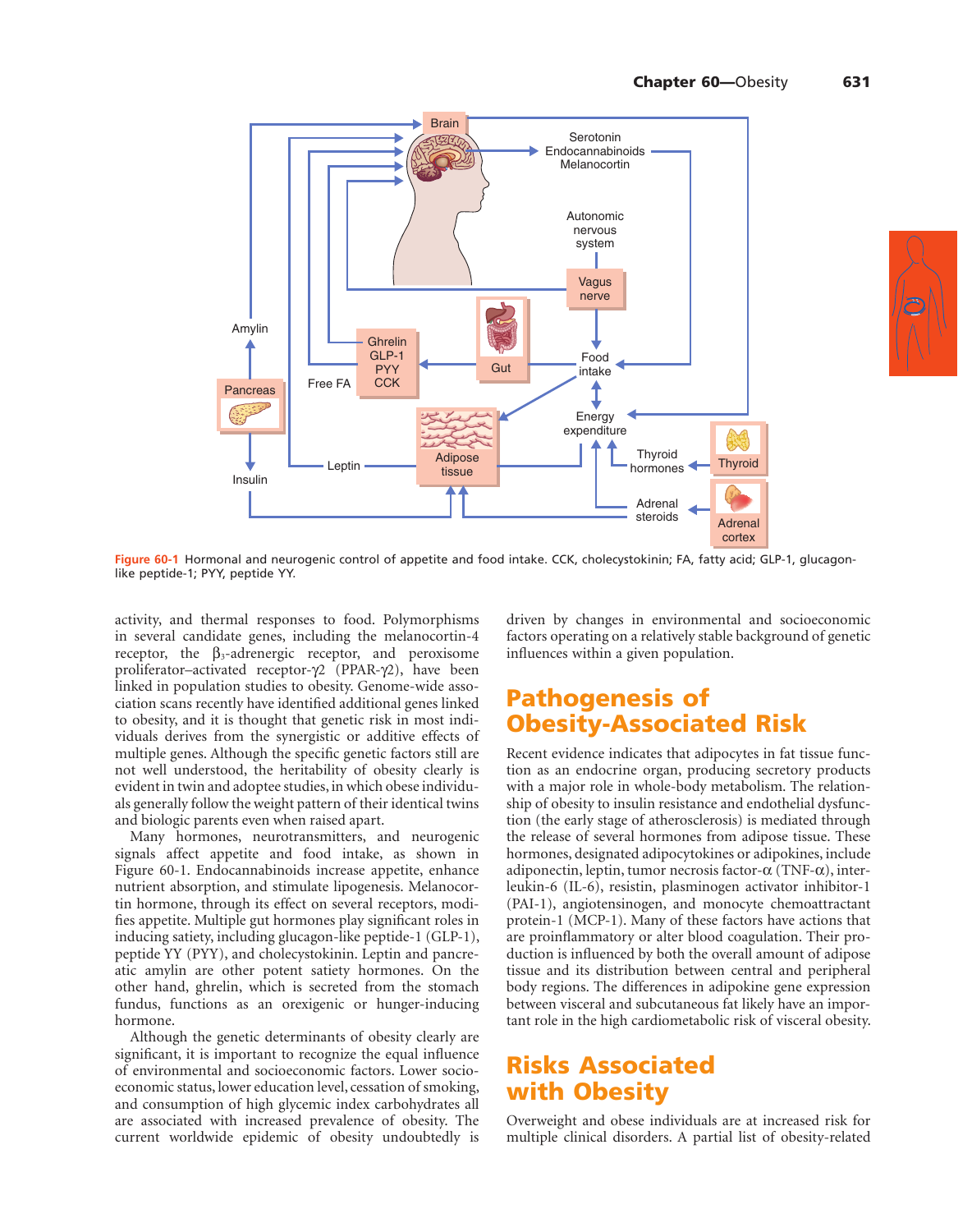#### **632 Section XI—**Metabolic Disease



conditions is provided in Table 60-1 . Obese individuals often manifest more than one of these disorders, and such secondary consequences of obesity account for much of the morbidity and mortality of the obese state. The " metabolic syndrome" as defined by a National Cholesterol Education Program Expert Panel refers to a state of particularly high cardiometabolic risk that characterizes individuals with at least three of five individual risk factors: abdominal obesity (waist circumference > 40 inches in men and > 35 inches in women), glucose intolerance (fasting plasma glucose  $≥ 100$  mg/dL), hypertension ( $≥ 130/≥ 85$  mm Hg), elevated plasma triglycerides  $(\geq 150 \text{ mg/dL})$ , and low high-density lipoprotein (HDL) cholesterol (<40 mg/dL in men and  $\leq$ 50 mg/dL in women). Even modest weight loss (7% to 10% of body weight) can result in substantial reduction in many if not all of these risks.

## **Treatment of Obesity**

 Current guidelines for treatment approaches to obesity are summarized in Table 60-2. The major options are lifestyle modification (diet and exercise), behavior modification, pharmacologic intervention, and bariatric surgery. In general, a combination of approaches is more effective than a single modality.

#### **LIFESTYLE MODIFICATION**

Managing overweight and obesity by lifestyle modification requires a multidisciplinary strategy and teamwork. Key

| <b>Table 60-1 Clinical Conditions Associated</b><br>with Obesity |  |  |  |  |  |
|------------------------------------------------------------------|--|--|--|--|--|
| Diabetes mellitus                                                |  |  |  |  |  |
| Dyslipidemia                                                     |  |  |  |  |  |
| Hypertension                                                     |  |  |  |  |  |
| Ischemic heart disease                                           |  |  |  |  |  |
| Stroke                                                           |  |  |  |  |  |
| Reproductive dysfunction                                         |  |  |  |  |  |
| Cholelithiasis                                                   |  |  |  |  |  |
| Gastroesophageal reflux disease                                  |  |  |  |  |  |
| Sleep apnea                                                      |  |  |  |  |  |
| Degenerative arthritis                                           |  |  |  |  |  |
| Cancer (endometrial, breast, prostate)                           |  |  |  |  |  |
| Incontinence (women)                                             |  |  |  |  |  |

components include a structured dietary intervention and a physical activity program. Evidence-based dietary guidelines should be used to design individualized patient plans in consultation with a registered dietitian. As a general approach, daily caloric intake initially should be reduced by a modest 250 to 500 calories. Calories from carbohydrate should be decreased to about 40 percent of total calories, with a daily intake of no less than 130 g carbohydrate. Except in patients with renal impairment (creatinine clearance  $<$  60 mL per minute) or significant microalbuminuria, protein may represent 20% to 30% of daily caloric intake to minimize lean mass loss during weight reduction. The remaining 30% of calories should come from fat. *Trans* -fats should be eliminated, and saturated fat should be reduced to 7% to 10% of total fat calories. Meal plans should also include increased soluble fiber (e.g., from fresh fruits and vegetables) and healthy carbohydrate consumption, especially foods with a low glycemic index. Caloric intake should be adjusted progressively as needed until weight loss is achieved. Underlying all these steps should be the goal of designing individualized plans that can be maintained over the long term. Many patients find it helpful to receive a structured dietary intervention that includes specific suggestions for daily meals. This may increase adherence and can be easier to follow than a list of general guidelines. Nutritionally complete meal replacement (e.g., in the form of shakes or bars) can be useful for some patients at the start of the weight reduction program.

 Patients should meet with an exercise physiologist to construct an individualized plan that is responsive to their capabilities and lifestyle. A balanced exercise plan will incorporate a mix of cardiovascular, stretching, and strength exercises, and it should be graded to increase gradually in both duration and intensity. Patients can start with 10 to 20 minutes of daily stretching and aerobic exercise, with a gradual increase as tolerated. Any exercise should be preceded by a warm-up period to minimize injuries. Cardiovascular evaluation and oversight during implementation of exercise (e.g., through a cardiac rehabilitation program) should be considered based on individual risk. Current guidelines recommend an ultimate goal of 60 to 90 minutes of daily exercise, with a minimum of 150 to 175 minutes per week for weight loss benefits to be realized. Emphasis should be placed on moderate-intensity exercise, such as walking 20-minute miles, rather than strenuous exercise. Because patients who are not accustomed to exercising may find it difficult to incorporate physical activity into daily practice, it is also important to emphasize variety of exercises to avoid boredom.

| Table 60-2 Guide to Selecting Treatment Based on Body Mass Index             |                        |                        |             |                        |           |  |
|------------------------------------------------------------------------------|------------------------|------------------------|-------------|------------------------|-----------|--|
|                                                                              | <b>Body Mass Index</b> |                        |             |                        |           |  |
| <b>Treatment</b>                                                             | 25-26.9                | 27-29.9                | $30 - 34.9$ | 35-39.9                | $\geq 40$ |  |
| Diet, physical activity, behavior<br>therapy                                 | Yes with comorbidities | Yes with comorbidities | <b>Yes</b>  | Yes                    | Yes       |  |
| Pharmacotherapy                                                              |                        | Yes with comorbidities | Yes.        | Yes                    | Yes       |  |
| Weight-loss surgery                                                          |                        |                        |             | Yes with comorbidities | Yes       |  |
| "Yes" indicates that the treatment is indicated regardless of comorbidities. |                        |                        |             |                        |           |  |

" Yes "indicates that the treatment is indicated regardless of comorbidities. Data from NIH/NHLBI/NAASO. October 2000, NIH Publication No. 00-4084.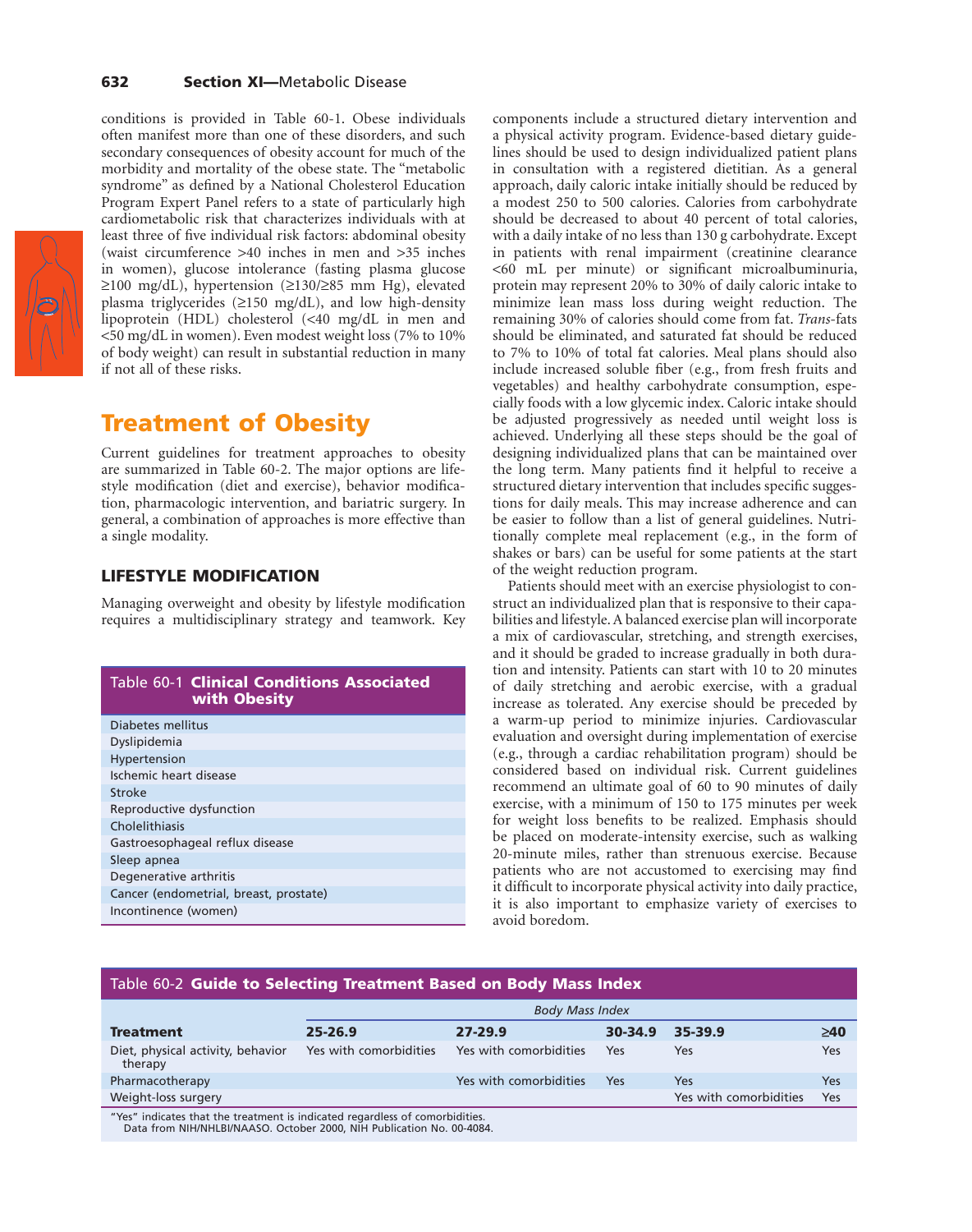#### **BEHAVIOR MODIFICATION AND PATIENT EDUCATION**

 Cognitive-behavioral intervention and patient education are important components of successful weight loss programs. Whenever possible, cognitive-behavioral intervention should be conducted by an experienced psychologist. The fundamental principals of intervention should include behavioral goal setting, stimulus control techniques, cognitive restructuring, assertive communication skills, stress management, and relapse prevention. Cognitive behavioral support conducted in a group setting with weekly meetings is frequently successful. Patients should learn how to set realistic goals for weight loss over a specific period of time. They also should receive guidance and support in dealing with specific challenges, such as social eating, coping with craving, and managing relapses.

#### **PHARMACOLOGIC OPTIONS**

Three antiobesity drugs—sibutramine, orlistat, and phentermine — are approved for use in the United States. Only sibutramine and orlistat are approved for long-term use. Rimonabant, an endocannabinoid receptor antagonist, is used in many countries but has not been approved in the United States because of concern about its common psychiatric side effect of depression. A recent meta-analysis of 30 placebo-controlled trials of 1 to 4 years ' duration has provided evidence for significant weight loss with sibutramine (4.2 kg average weight loss, 10 studies, 2623 participants), orlistat (2.9 kg, 16 studies, 10,631 participants), and rimonabant (4.7 kg, 4 studies, 6365 participants).

#### **Sibutramine**

 Sibutramine is an oral serotonin- and noradrenalinereuptake inhibitor that controls appetite by inducing satiety. Sibutramine-assisted weight loss has been accompanied by improved serum concentrations of triglycerides, but adverse effects of lowered concentrations of HDL cholesterol and increased blood pressure and pulse rate. It therefore is recommended that blood pressure be monitored during sibutramine treatment. There typically is a gradual rebound of weight gain on discontinuation of sibutramine.

#### **Orlistat**

 Orlistat limits caloric intake through inhibition of the lipasemediated breakdown of fat in the gastrointestinal tract. This typically decreases fat absorption by about 30% and increases fecal fat content. In addition to its weight loss effect, there is evidence that orlistat can decrease the incidence of diabetes, improve concentrations of total and low-density lipoprotein (LDL) cholesterol, and improve blood pressure and glycemic control in patients with diabetes. Conversely, HDL cholesterol may be slightly lowered by orlistat, and there is an increased risk for cholelithiasis. Most patients develop some degree of side effects that range from diarrhea, flatulence, oily stools, and fecal urgency to fecal incontinence (rare). Gastrointestinal side effects are usually proportional to the amount of fat intake. Possible deficiency of fat-soluble vitamins A, D, E, and K mandates their routine supplementation in patients on orlistat. The usual dose of orlistat is 120 mg before each meal. A 60-mg dose is currently available

over-the-counter. This dose is less effective but is associated with fewer adverse side effects.

#### **Phentermine**

 Phentermine is approved for the short-term treatment of obesity. In addition to appetite suppression, it can cause elevated blood pressure, increased heart rate, and insomnia, owing to its sympathomimetic properties. Combining phentermine with tricyclic antidepressants or monoamine oxidase inhibitors may result in a marked increase in blood pressure and other serious side effects because of elevated serotonin levels.

#### **BARIATRIC SURGERY**

 Bariatric surgery involves the use of one of several different techniques to modify the gastrointestinal tract in a manner that results in a decrease in calorie intake or absorption. The most common bariatric surgical procedures in the United States at present are Roux-en-Y gastric bypass (RYGB) and laparoscopic placement of an adjustable gastric band (LAGB) (Fig. 60-2). The number of bariatric procedures performed in the United States has increased about 15-fold over the past 10 years to nearly 200,000 in 2007. Bariatric surgery is indicated for individuals with a BMI of more than 40 kg/m<sup>2</sup> or with a BMI of more than 35 kg/m<sup>2</sup> plus high-risk comorbid conditions, such as severe sleep apnea, obesity-related cardiomyopathy, or uncontrolled type 2 diabetes. Bariatric surgery is not uniformly a low-risk procedure, and judicious patient selection and diligent perioperative care are mandatory. Contraindications include high operative risk (e.g., severe congestive heart failure or unstable angina), active substance abuse, and significant psychopathology.

 LAGB is associated with substantially better maintenance of weight loss than lifestyle intervention alone and carries a very low operative mortality rate (0.1%). As a less invasive procedure than RYGB, it may be preferred in patients older than 55 years. LAGB is associated with significantly less loss of fat-free mass, but less excess weight loss than RYGB at 5 and 10 years. Complications associated with LAGB include band slippage, band erosion, balloon failure, port malposition, band and port infections, and esophageal dilation. Overall, complication and mortality rates are much lower for LAGB than those observed with RYGB.



**Figure 60-2** Common bariatric procedures. LAGB, laparoscopic adjustable gastric band; RYGB, Roux-en-Y gastric bypass.